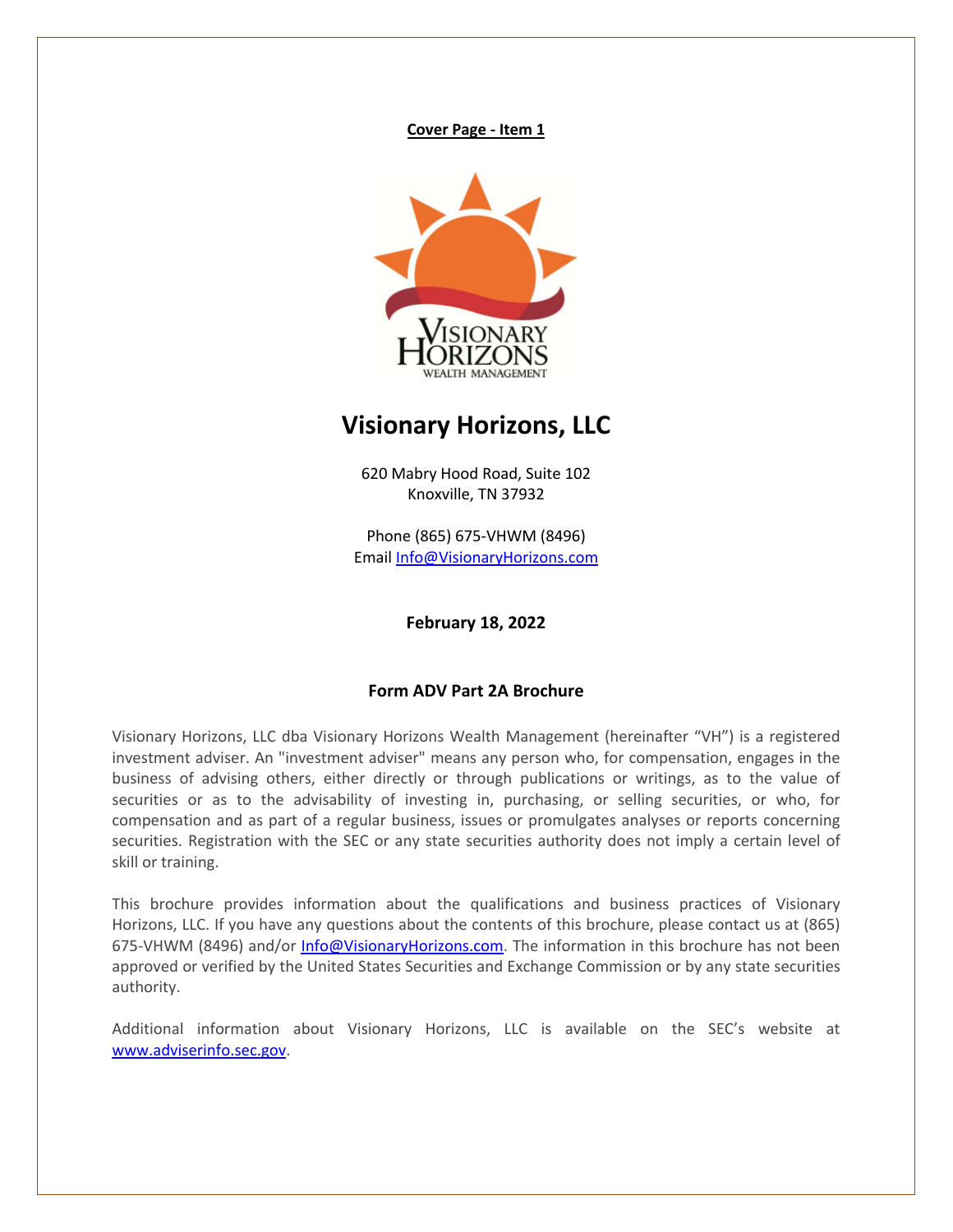## **Material Changes - Item 2**

The purpose of this page is to inform you of any material changes since the previous version of this brochure. We review and update our brochure at least annually to make sure that it remains current.

On February 18, 2022, we submitted our annual updating amendment filing for fiscal year 2021. We have updated Item 4 of our Form ADV Part 2A Brochure to disclose discretionary assets under management of approximately \$206,816,746, and non-discretionary assets under management of approximately \$0.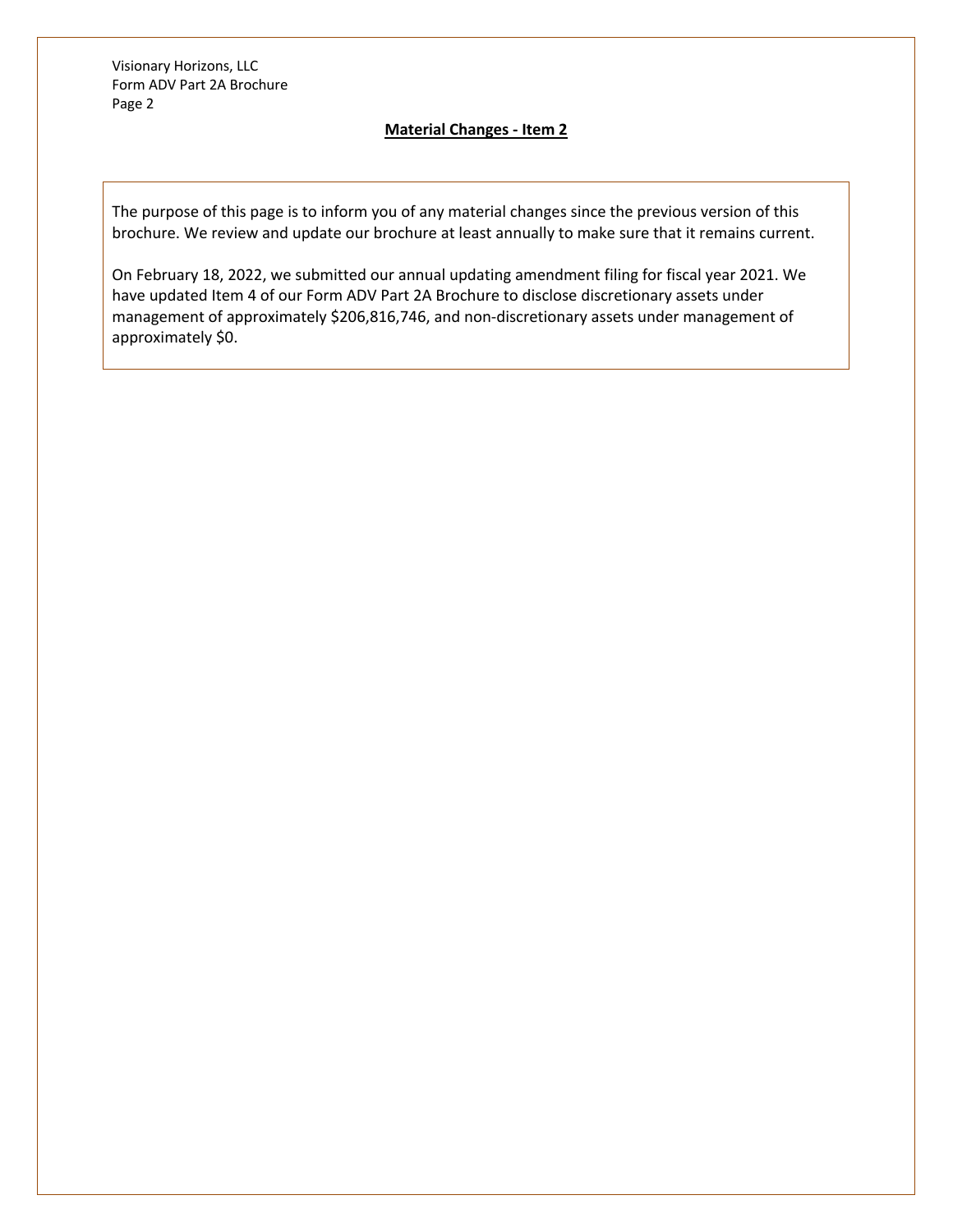## Table of Contents - Item 3

| <b>Contents</b>                                                                                     |
|-----------------------------------------------------------------------------------------------------|
|                                                                                                     |
|                                                                                                     |
|                                                                                                     |
|                                                                                                     |
|                                                                                                     |
|                                                                                                     |
|                                                                                                     |
|                                                                                                     |
|                                                                                                     |
|                                                                                                     |
| Code of Ethics, Participation or Interest in Client Transactions and Personal Trading - Item 11  14 |
|                                                                                                     |
|                                                                                                     |
|                                                                                                     |
|                                                                                                     |
|                                                                                                     |
|                                                                                                     |
|                                                                                                     |
|                                                                                                     |
|                                                                                                     |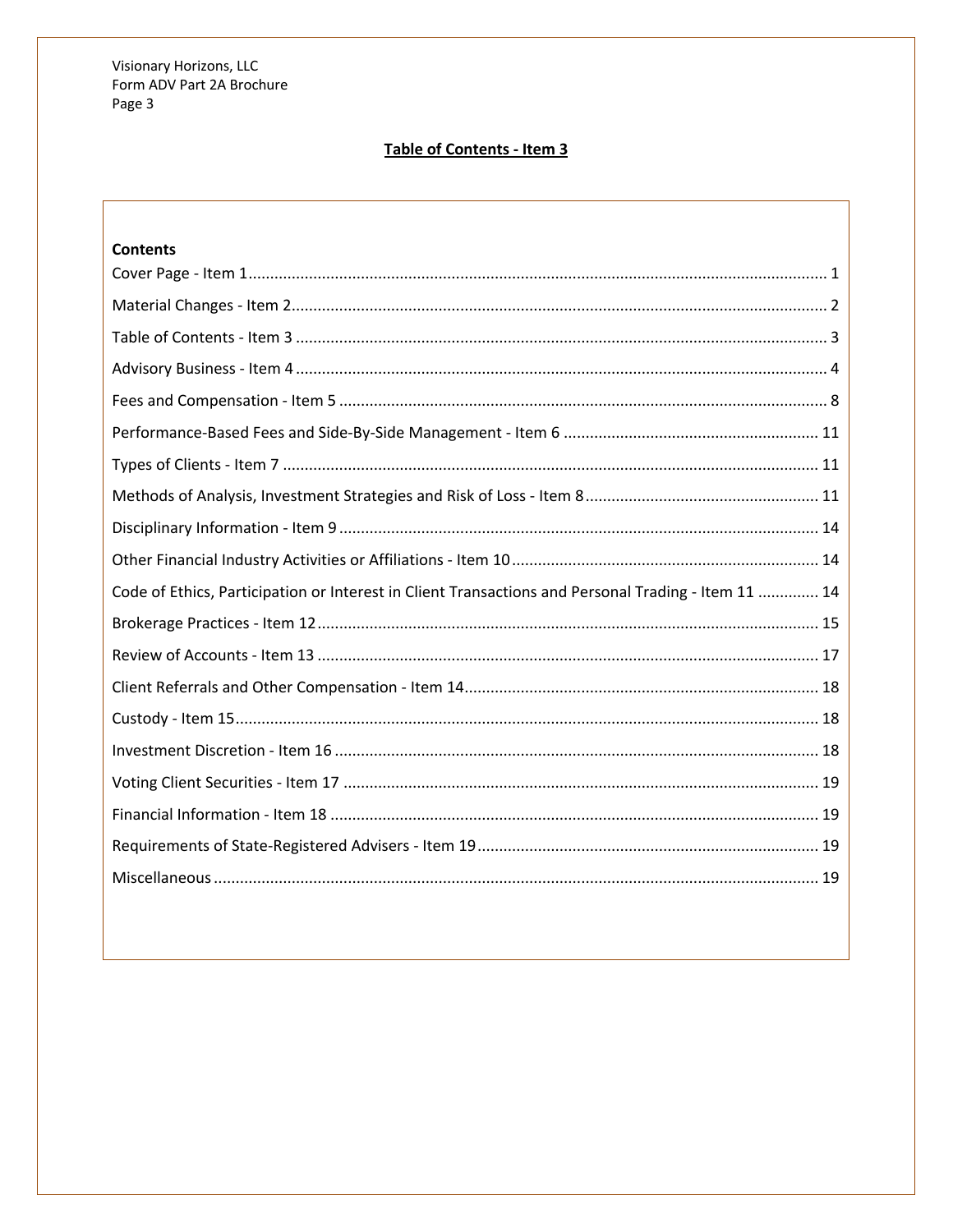#### **Advisory Business - Item 4**

Visionary Horizons, LLC (hereinafter "VH") is a registered investment adviser based in Knoxville, Tennessee. VH has been offering advisory services since 2009. Roger E. Kiger is the principal owner of VH.

The following paragraphs describe our services and fees. Also, you may see the term Associated Person throughout this Brochure. As used in this Brochure, this term refers to anyone from our firm who provides investment advice on behalf of our firm. Where required, such persons are properly licensed or registered as investment adviser representatives.

## **Portfolio Management Services**

Our firm offers continuous discretionary and non-discretionary portfolio management services to our clients. Discretionary portfolio management means we will make investment decisions and place buy or sell orders in your account without contacting you. These decisions are made based upon your stated investment objectives. Non-discretionary portfolio management service means that we must obtain your approval prior to making any transactions in your account.

Our investment advice is tailored to meet our clients' needs and investment objectives. If you decide to hire our firm to manage your portfolio, we will meet with you to gather your financial information, determine your goals, and decide how much risk you should take in your investments. The information we gather will help us implement an asset allocation strategy that will be specific to your goals, whether we are actively investing for you or simply providing you with advice.

VH mainly uses equity securities, corporate debt securities, municipal debt securities, certificates of deposit, exchange traded funds, mutual funds, U.S. government securities and options in its portfolio management programs. When suitable, we may also use private placements and alternative investments.

We will monitor your portfolio's performance on a continuous basis and rebalance the portfolio whenever necessary, as changes occur in market conditions, your financial circumstances, or both.

We recommend that you review the statement(s) you receive from the qualified custodian. Please call our office number, located on the cover page of this brochure, if you have any questions about your statement.

## **Financial Planning and Consulting Services**

We offer broad based financial planning and consulting services, including tax planning, insurance planning, estate planning, disability planning, business planning, retirement planning, education planning, and budgeting and cash flow analysis. VH strives to achieve a client's long-term financial goals by implementing a financial planning process that may include any or all of the following steps:

• Assessment of a client's present financial situation by collecting information regarding net worth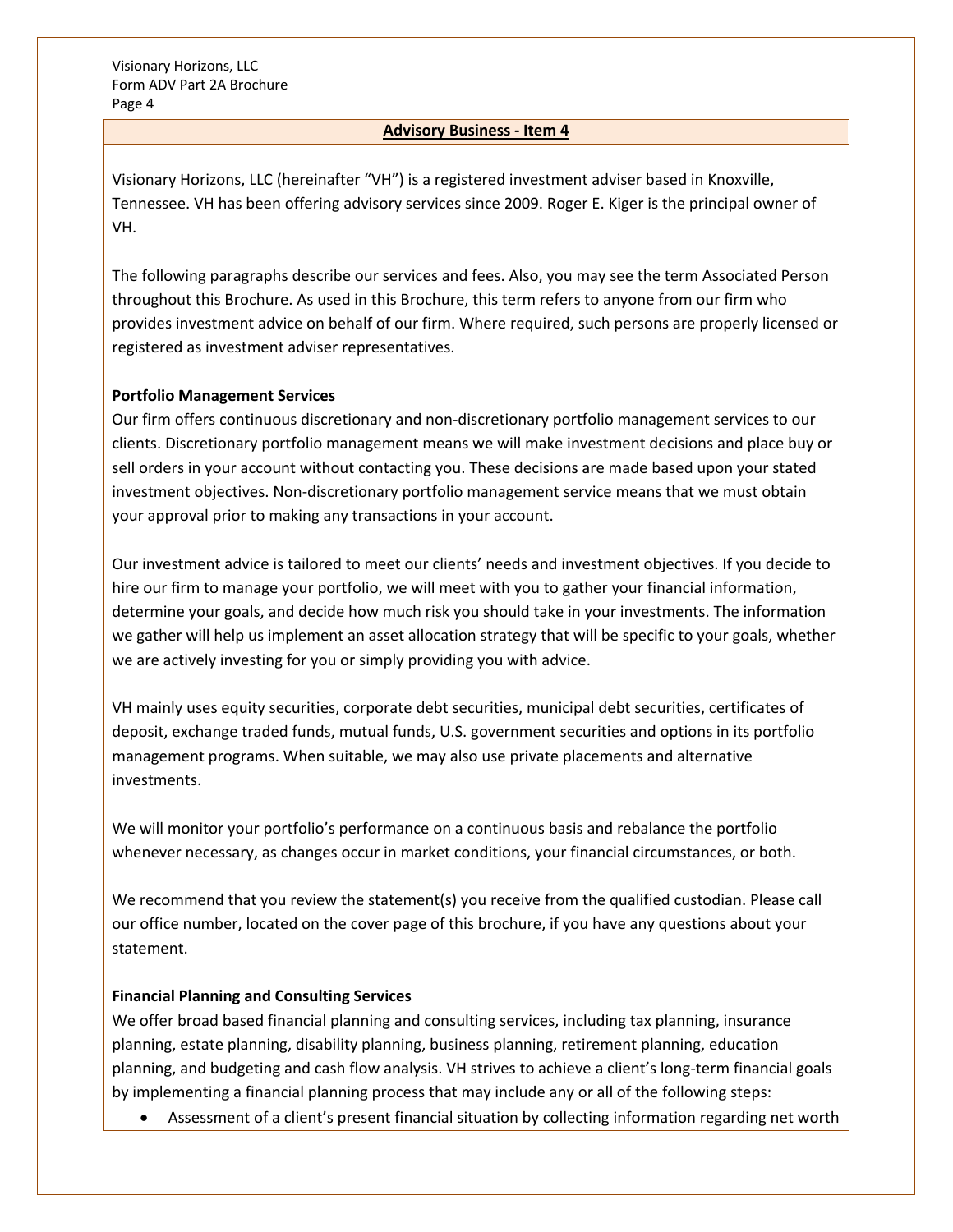and cash flow statements, tax returns, insurance policies, investment portfolios, pension plans, employee benefit statements etc.

- Identification of a client's financial and personal goals and objectives. Goals or objectives may include financing a child's college education or retirement planning. The identified goals or objectives are specific, realistic, and measurable. All goals include time horizons.
- Resolution of finance related problems. Obstacles to achieving financial independence are identified so that resolution may occur. Examples of problem areas can include too little or too much insurance coverage, inadequate cash flow or a high tax burden.
- Plan Design. A written financial plan is prepared that includes recommendations and solutions to any financial related problems.
- Implementation of the financial plan. The financial plan is finalized and agreed upon. The recommendations and solutions are executed to reach the desired goals and objectives.
- Evaluation of the financial plan is conducted periodically. The financial planning service provides the option of conducting a periodic review and revision of the plan to ensure that the financial goals are achieved. The client may be required to pay an additional fee to exercise this option.

Financial plans are based on your financial situation and the financial information you provide to our firm. If your financial situation, goals, objectives, or needs change, you must notify us promptly.

We also provide financial planning services that cover a specific area, such as retirement or estate planning. We offer consultative services where we set an appointment to meet with you for financial planning advice for an hourly fee.

You may choose to accept or reject our recommendations. If you decide to proceed with our recommendations, you may do so either through our investment advisory services or by using the advisory/brokerage firm of your choice.

## **Qualified Retirement Plan Advisory Services**

We also provide consulting and advisory services for employer-sponsored retirement plans in accordance with the Employee Retirement Income Security Act ("ERISA"). The services provided are ERISA 3(21) fiduciary services. When delivering ERISA services, we will perform these services for the retirement plan as a fiduciary under ERISA Section 3(21)(A)(ii) will act in good faith and with the degree of diligence, care and skill that a prudent person rendering similar services would exercise under similar circumstances. These services are provided on a non-discretionary basis for ERISA 3(21) services.

Plan Sponsors are increasingly looking for an investment adviser to help shoulder fiduciary responsibilities. Under a 3(21) fiduciary advisory arrangement VH may make recommendations of investments to Plan Sponsors, monitor the performance of the selected investments, and provide guidance throughout the fiduciary process. As an ERISA Section 3(21) fiduciary, VH does not have authority to make and implement fiduciary decisions for the Plan. Our recommendations relieve Plan Sponsors of some of the liability associated with their investment decisions, when the decisions are based on our advice. The Plan Sponsor is responsible for the selection and monitoring of the 3(21)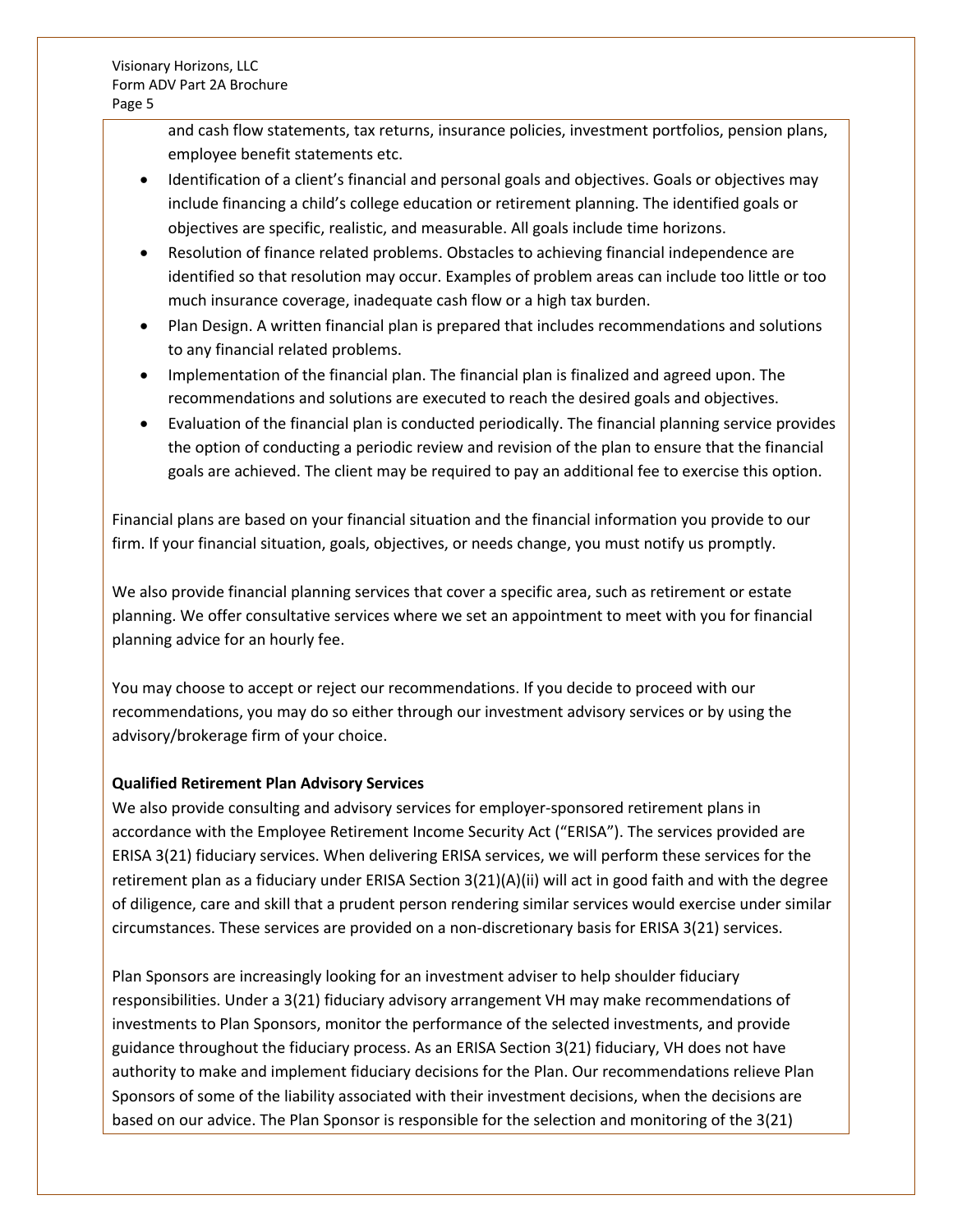investment manager and implementation of any of the 3(21) investment manager's investment recommendations, and assumes responsibility and liability for any overriding decisions made by the Plan Sponsor. The Plan Sponsor will have the opportunity to meet with us periodically to review the plan strategies.

The data used to determine the investment options is based on estimated, forward-looking performance of various asset classes and subclasses to create our forward looking capital markets assumptions (e.g., expected return, expected standard deviation, correlation, etc.). Past performance and the return estimates of the asset classes and the indexes that correspond to these asset classes may not be representative of actual future performance. Actual results could differ, based on various factors including the expenses associated with the management of the portfolio, the portfolio's securities versus the securities comprising the various indexes and general market conditions. Before a specific investment is selected, other factors such as economic trends, which may influence the choice of investments and risk tolerance, are considered. We have the responsibility and authority to determine the investment line up including evaluating investment managers and mutual fund companies, individual mutual funds, and money market funds which may be retained or replaced.

We also encourage you to consult with your other professional advisers since we do not provide legal advice that may affect asset classes or allocations used in the modeling. We will apply guidelines you supply, as directed, however, compliance with these restrictions or guidelines, is your responsibility.

We will assist you in creating a written investment policy statement ("IPS") to document the plan's investment goals and objectives as well as certain policies governing the investment of assets. The IPS also identifies an investment strategy that seeks to attain the plan's goals.

We will assist with the establishment, execution, and interpretation of the Investment Policy Statement. The Investment Policy Statement serves as a guide to assist in effectively supervising, monitoring, and evaluating the investment of the plan's assets. We will prepare a draft of the IPS based upon information furnished by you and your firm designed to profile various factors for the account such as investment objectives, risk tolerances, projected cash flow, and demographics of your retirement plan participants.

It is your responsibility to provide all necessary information for the preparation of the IPS, particularly any limitations imposed by law or otherwise. This draft IPS is then submitted to you for review and approval. We recommend that your professional advisers, such as an attorney, actuary, and/or accountant, also review the IPS.

Upon your final approval, it is our responsibility to adhere to the IPS while managing the retirement program. We encourage you to review accounts periodically to verify our compliance with the IPS.

The Investment Policy Statement will be reviewed at least annually to determine whether stated investment objectives are still relevant and the continued feasibility of achieving those objectives.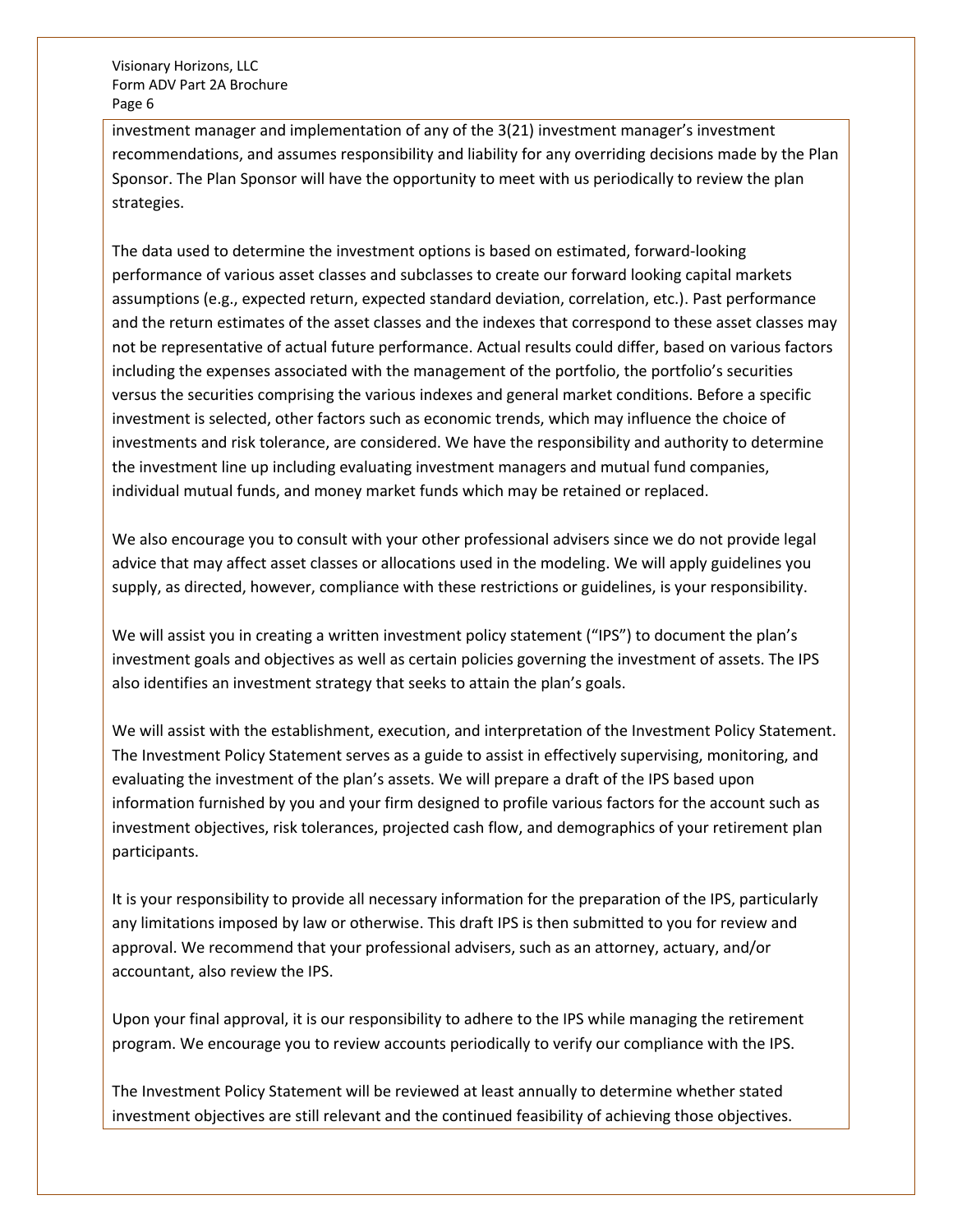However, the Investment Policy Statement is not expected to vary much from year to year and the IPS will not be updated to account for short term changes in market conditions or the economic environment.

We will also monitor the current managed investment line up including the investment's performance compared to an applicable benchmark. If we determine that a fund no longer meets our criteria, we will select possible alternatives and assist in the selection of a replacement investment.

We may conduct plan participant meetings when a change is made either to the structure of the plan or if the investment lineup changes as a result of our decisions. We will detail the changes being made, how it affects the current participants, review the current investment opportunities, how participants may make changes to their investment selections, and will answer any questions a participant may have. We will review with the participants how to select the investments in their online account.

## **Duties of 3(21) Limited Scope Fiduciary**

- 1) State in writing co-fiduciary status
- 2) Recommend fund lineup to Plan Sponsor
- 3) Monitor funds within lineup and suggest changes, as appropriate
- 4) Provide participant education to include one on one meetings
	- a. For an additional fee at the participant level, adviser can recommend specific, nondiscretionary recommendations for the individual via:
		- i. One-time Consult to include long-term allocation recommendation
		- ii. Provide Financial Planning
- 5) Advise the plan sponsor in following the fiduciary process, to include: assisting in establishing an Investment Policy Statement, assist in choosing a Third-Party Administrator (TPA), and assist in choosing a Plan Record Keeper (RK).

## **Investment Policy Statement**

Overall, the investment policy statement should spell out:

- The plan's overall investment philosophy and investment objectives.
- Who is responsible for choosing and monitoring the plan's investments.
- How the plan will construct its investment menu and how it determines what investment options.
- To offer, including what asset classes are included and why.
- How the plan will evaluate the investment funds offered, including the frequency and criteria to be used.
- Under what circumstances the plan will remove investment funds or managers and how that process will be managed.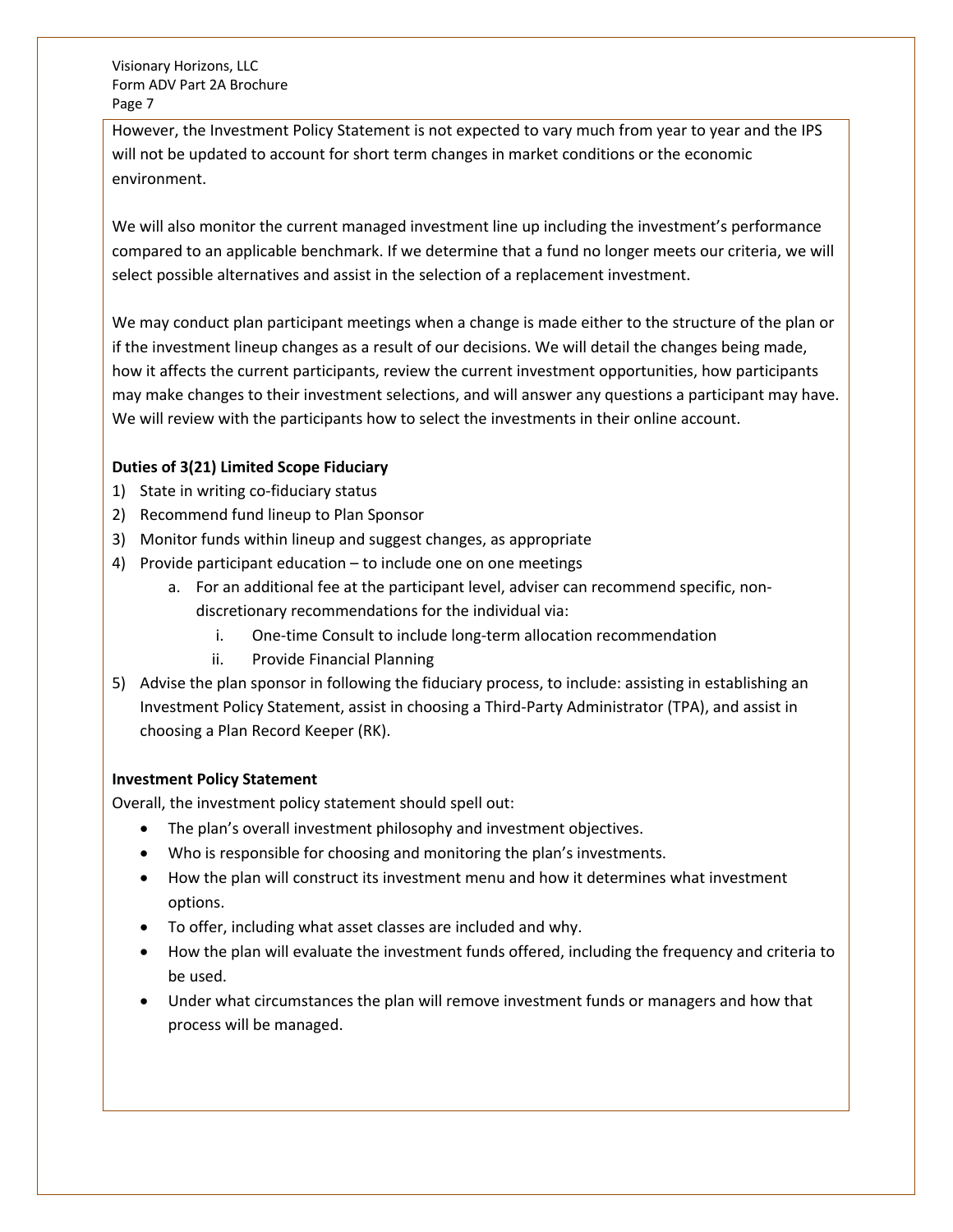#### **Assets Under Management**

As of December 31, 2021, we manage approximately \$206,816,746 on a discretionary basis and \$0 on a non-discretionary basis.

## **Fees and Compensation - Item 5**

#### **Portfolio Management Services Fees**

For portfolio management services, VH charges an annual fee based upon a percentage of the market value of assets under management. Fees will be subject to the following fee schedule:

| <b>Assets Under Management</b> | <b>Annual Fee</b> |
|--------------------------------|-------------------|
| \$0-\$99,999                   | 1.75%             |
| \$100,000 - \$249,999          | 1.50%             |
| \$250,000 - \$999,999          | 1.30%             |
| \$1,000,000 - \$1,999,999      | 1.20%             |
| Accounts over \$2,000,000      | 1.00%             |

Portfolio management fees may be negotiable depending on factors such as the amount of assets under management, range of investments, and complexity of the client's financial circumstances, among others. Since this fee is negotiable, the exact fee paid by the client will be clearly stated in the investment advisory contract signed by the client and the firm. Fees are billed quarterly, in advance, and are based on the amount of the assets under management on the last day of the previous quarter.

VH will either invoice the client directly for payment of fees or fees will be deducted directly from the client's account through the qualified custodian holding the client's funds and securities. We will deduct our advisory fee only when you have given our firm written authorization permitting the fees to be paid directly from your account. Further, the qualified custodian will deliver an account statement to you at least quarterly. These account statements will show all disbursements from your account.

We may deduct the fee from a designated account to facilitate billing. We recommend that you review the custodial statement(s) to verify the accuracy of fee calculation. Please call our office number, located on the cover page of this brochure, if you have any questions about your statement.

The investment advisory contract between you and VH will stay in effect until either party terminates the contract with a thirty (30) day written notice. VH's quarterly fee will be pro-rated through the date of termination and any remaining balance shall be refunded to the client in a timely manner.

## **Financial Planning and Consulting Services Fees**

VH provides financial planning services for an hourly fee of up to \$300. The fee is negotiable based upon the complexity of the client's goals and objectives, the level of services rendered and the experience and qualifications of the individual preparing the plan. Consulting services are provided for a one-time fee as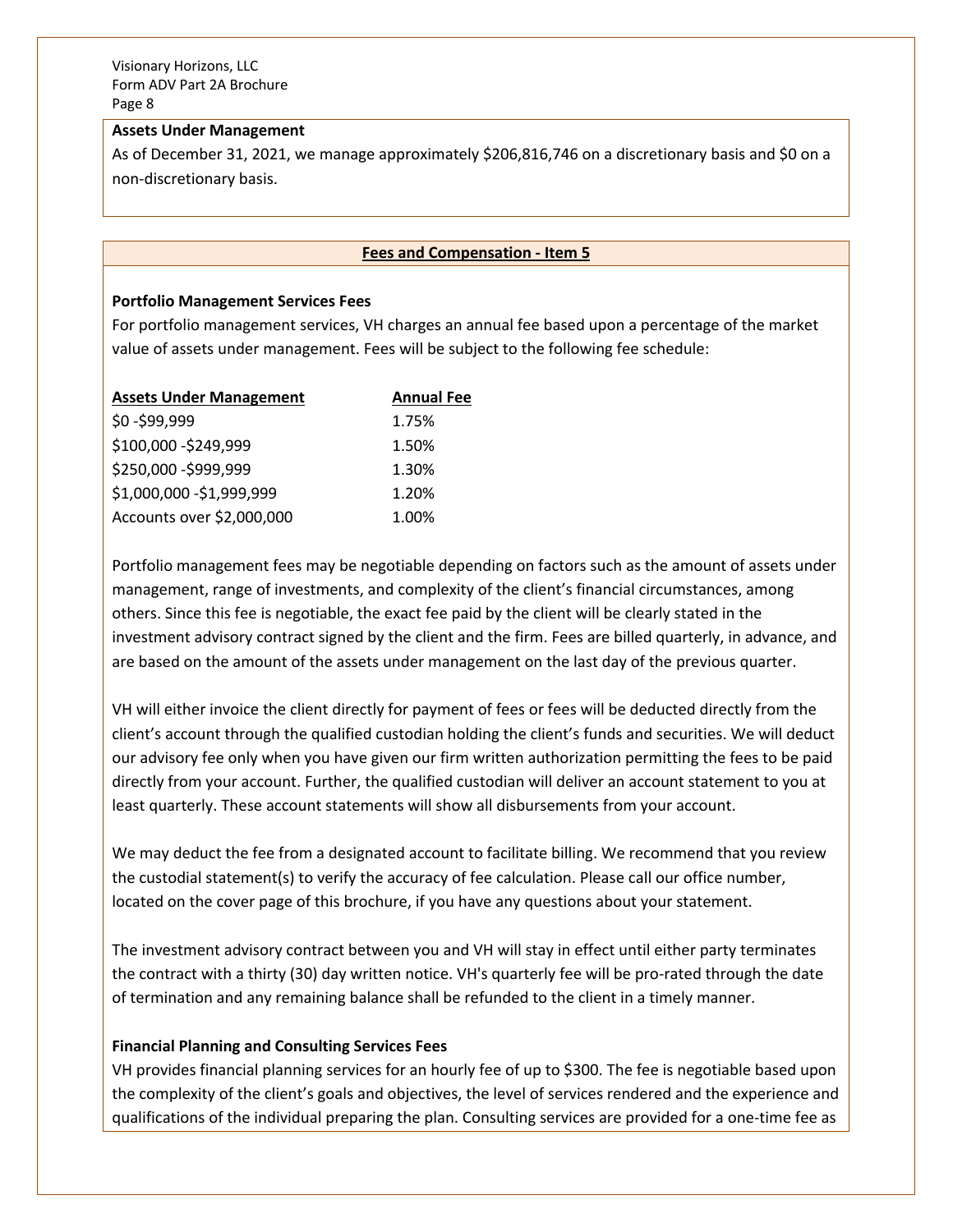negotiated.

Prior to engaging VH to provide financial planning services, the client will be required to enter into a written investment advisory contract with our firm. The contract will set forth the terms and conditions of the engagement, describe the scope of the services to be provided and the fee that is due from the client. Fees are either payable in advance or upon delivery of the financial plan. VH does not require the prepayment of over \$1,200, six or more months in advance.

Either party may terminate the investment advisory contract by written notice to the other. In the event the client terminates VH's consulting services, the balance of VH's unearned fees (if any) shall be refunded to the client.

## **Qualified Retirement Plan Advisory Fees**

Our standard fee includes establishing your Investment Policy Statement, reviewing your plan structure, investment management, investment selection and monitoring, fund changes, participant education and reporting. The fee will be outlined in your Advisory Agreement with us. Our typical fee schedule is as follows:

• Percentage of All Plan Assets Up to 1.75% or as negotiated

Our fee is paid directly by the individual Plan Sponsors or Plan on a quarterly basis in arrears. The advisory agreement the Plan Sponsor has with us will outline exactly how the fees are charged and remitted to us.

You may also incur fees related to your use of outside service providers including third-party administrators and record keepers. The fee schedule for each outside service provider varies dramatically from service provider to service provider. The service provider's fees will also vary from plan to plan as each plan's structure and characteristics are different from the next.

We believe our services help plan sponsors and plan fiduciaries meet their fiduciary duty to the plan and its participants. As a part of our services, we review the fees of service providers and the transparency of their fees. We will assist the plan sponsors with a review of service providers including the third-party administrator, daily record keeper, and custodian to ensure that their services, along with ours, remain competitive to alternatives that are available.

## **Compensation for the Sale of Securities or Other Investment Products**

## *Registered Representatives:*

Associated Persons who provide investment advice on behalf of our firm may also be registered representatives with Purshe Kaplan Sterling Investments ("PKS"), a securities broker/dealer registered with the Securities and Exchange Commission and the Financial Industry Regulatory Authority ("FINRA"). As a registered representative, an Associated Person may receive commission-based compensation for buying and selling securities and insurance products, including 12b-1 fees and other trails for the sale of mutual funds or annuity products. This commission compensation is separate and distinct to VH's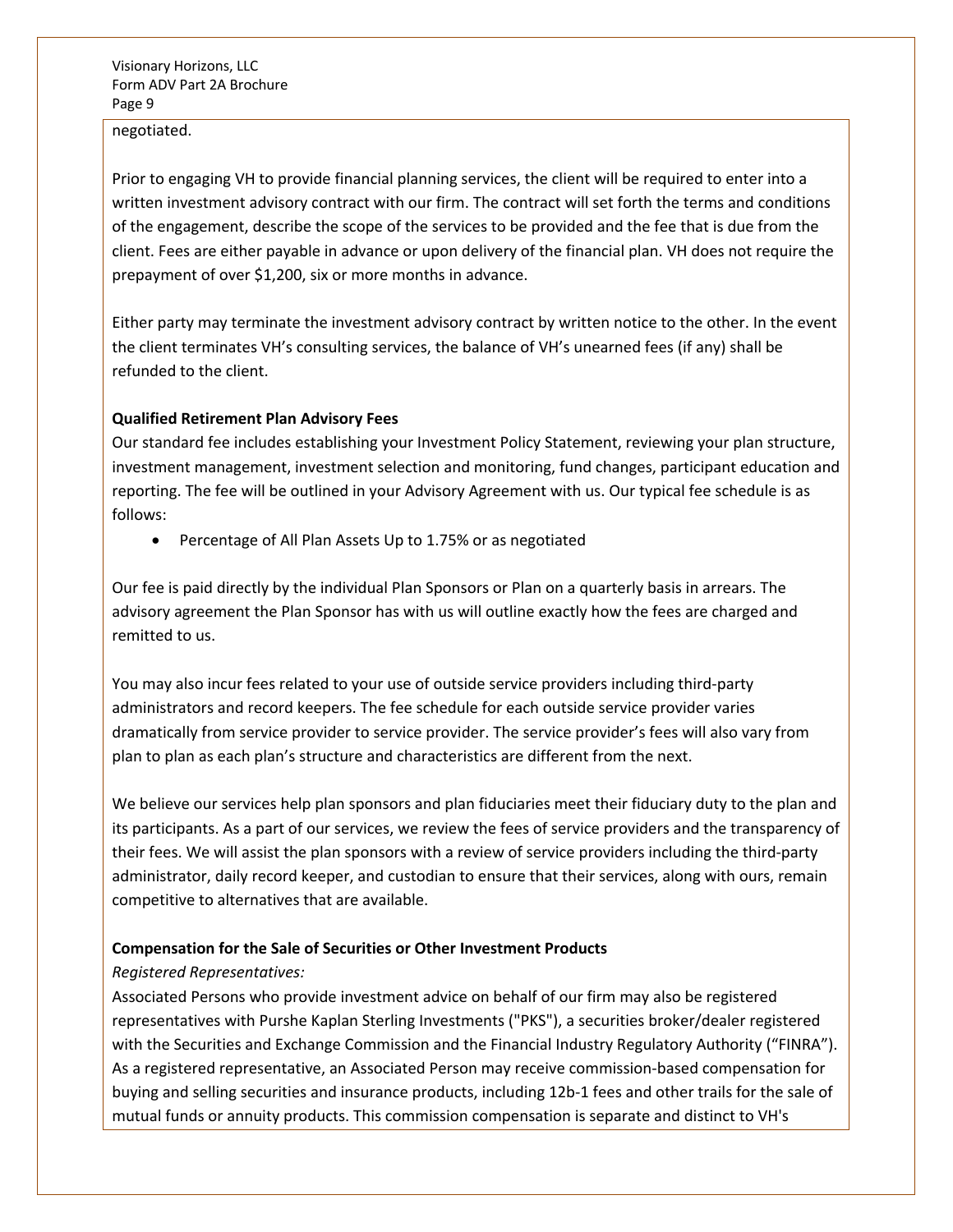#### advisory fees.

VH's advisory clients are not obligated to purchase the products or services of PKS. Clients may purchase or sell insurance and securities at the brokerage firm of your choice. The sale of mutual funds, annuity contracts, insurance instruments and other commissionable products offered by Associated Persons of VH through PKS are intended to compliment VH's advisory services. However, a conflict of interest exists due to the potential receipt of dual forms of compensation. VH has policies and procedures in place to monitor all client transactions and all client transaction costs will be disclosed to the client.

#### **Additional Fees and Expenses**

All fees paid to VH for investment advisory services are separate and distinct from the fees and expenses charged by mutual funds or exchange traded funds to their shareholders. These fees and expenses are described in each fund's prospectus. These fees generally include a management fee, other fund expenses, and a possible distribution fee. If the fund also imposes sales charges, a client may pay an initial or deferred sales charge.

A client could invest in a mutual fund directly, without the services of VH. In that case, the client would not receive the services provided by VH which are designed, among other things, to assist the client in determining which mutual fund or funds are most appropriate to each client's financial condition and objectives. Accordingly, the client should review both the fees charged by the funds and the fees charged by VH to fully understand the total amount of fees to be paid by the client and to thereby evaluate the advisory services being provided.

#### *Negotiability of Fees:*

We allow Associated Persons servicing the account to negotiate the exact investment management fees within the range disclosed in our Form ADV Part 2A Brochure. As a result, the Associated Person servicing your account may charge more or less for the same service than another Associated Person of our firm. Further, our annual investment management fee may be higher than that charged by other investment advisors offering similar services/programs.

#### *Billing on Cash Positions:*

The firm treats cash and cash equivalents as an asset class. Accordingly, unless otherwise agreed in writing, all cash and cash equivalent positions (e.g., money market funds, etc.) are included as part of assets under management for purposes of calculating the firm's advisory fee. At any specific point in time, depending upon perceived or anticipated market conditions/events (there being no guarantee that such anticipated market conditions/events will occur), the firm may maintain cash and/or cash equivalent positions for defensive, liquidity, or other purposes. While assets are maintained in cash or cash equivalents, such amounts could miss market advances and, depending upon current yields, at any point in time, the firm's advisory fee could exceed the interest paid by the client's cash or cash equivalent positions.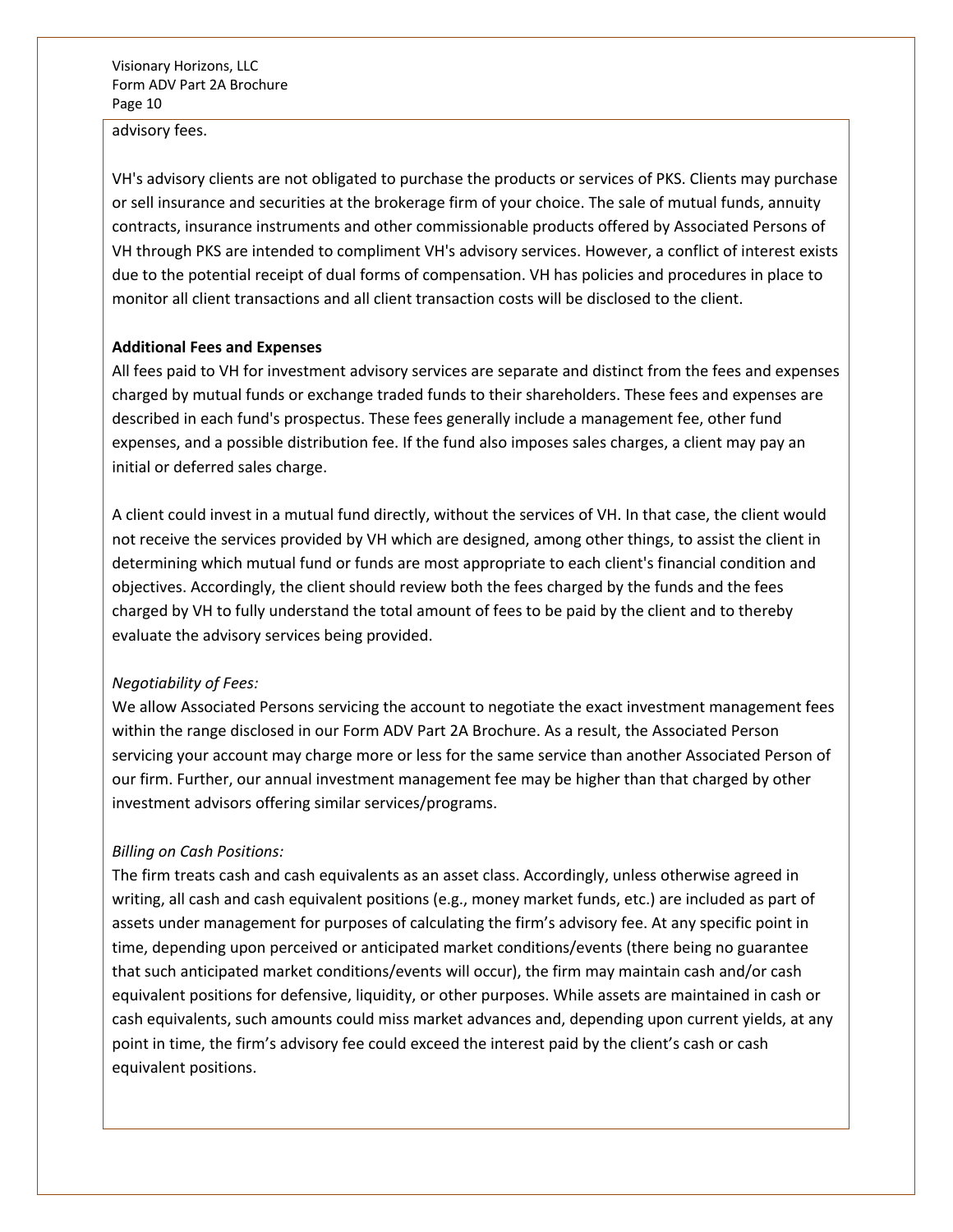#### *Periods of Portfolio Inactivity:*

The firm has a fiduciary duty to provide services consistent with the client's best interest. As part of its investment advisory services, the firm will review client portfolios on an ongoing basis to determine if any changes are necessary based upon various factors, including but not limited to investment performance, fund manager tenure, style drift, account additions/withdrawals, the client's financial circumstances, and changes in the client's investment objectives. Based upon these and other factors, there may be extended periods of time when the firm determines that changes to a client's portfolio are neither necessary nor prudent. Notwithstanding, unless otherwise agreed in writing, the firm's annual investment advisory fee will continue to apply during these periods, and there can be no assurance that investment decisions made by the firm will be profitable or equal any specific performance level(s).

#### **Performance-Based Fees and Side-By-Side Management - Item 6**

Performance based fees are based on a share of capital gains on or capital appreciation of the client's assets. Our firm and our Associated Persons do not accept performance based fees.

## **Types of Clients - Item 7**

We generally offer investment advisory services to individuals, pension and profit sharing plans and participants, trusts, estates, charitable organizations, corporations, and other business entities.

We require a minimum of \$250,000 to open and maintain an advisory account. At our sole discretion, we may waive this requirement. This requirement can be met by combining two or more accounts owned by you or related family members.

## **Methods of Analysis, Investment Strategies and Risk of Loss - Item 8**

The following are different methods of analysis that we may use when providing you with investment advice:

- Fundamental Analysis fundamental analysis is a technique that attempts to determine a security's value by focusing on underlying factors that affect a company's actual business and its future prospects. The term refers to the analysis of the economic well-being of a financial entity as opposed to only its price movements.
- Technical Analysis technical analysis is a technique that relies on the assumption that current market data (such as charts of price, volume, and open interest) can help predict future market trends, at least in the short term. It assumes that market psychology influences trading and can predict when stocks will rise or fall.
- Cyclical Analysis cyclical analysis is a technique that looks at cycles, specifically analyzing the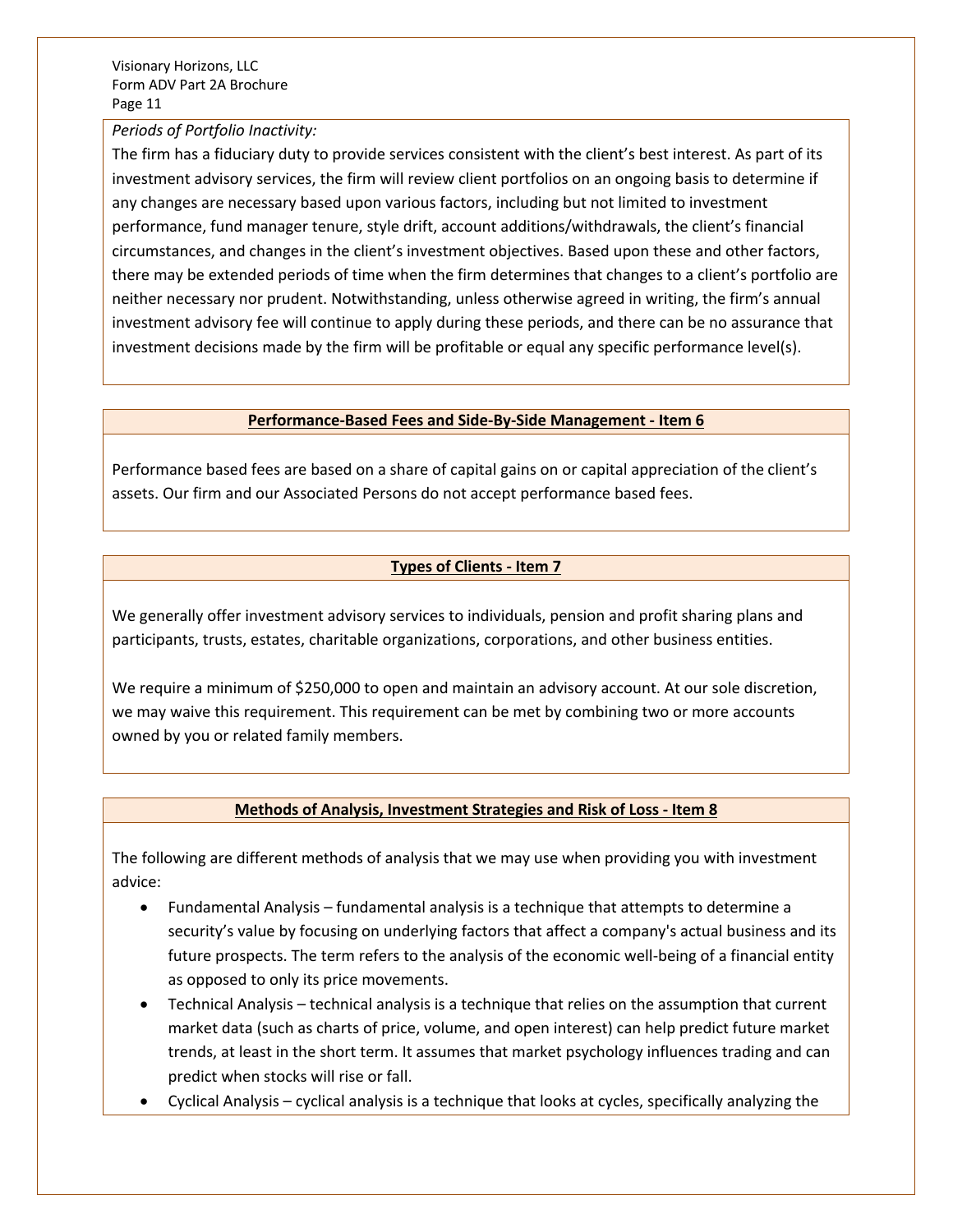way prices follow certain patterns and trends.

• Charting – charting is a technique that attempts to forecast future market moves by studying historical data on charts.

We may use one or more of the following investment strategies when advising you on investments:

- Long Term Purchases securities held for over a year.
- Short Term Purchases securities held for less than a year.
- Trading securities are sold within 30 days.
- Covered Options covered option is a strategy in which an investor writes an option contract while at the same time owning an equivalent number of shares of the underlying stock.

**Investing in securities involves risk of loss that clients should be prepared to bear**. Clients should fully understand the nature of the contractual relationship(s) into which they are entering and the extent of their exposure to risk. Certain investing strategies may not be suitable for many members of the public. You should carefully consider whether the strategies employed will be appropriate for you in light of your experience, objectives, financial resources and other relevant circumstances.

*General Investment Risk:* All investments come with the risk of loss. Investing may involve substantial risks, including complete possible loss of principal plus other losses and may not be suitable for many members of the public. Investments, unlike savings and checking accounts at a bank, are not insured by the government to protect against market losses. Different market instruments carry different types and degrees of risk and you should familiarize yourself with the risks involved in the particular market instruments you intend to invest in.

*Loss of Value:* There can be no assurance that a specific investment will achieve its investment objectives and **past performance is no guarantee of future results**. The value of investments and the income derived may fall as well as rise and investors may not recoup the original amount invested. Investments may also be affected by any changes in exchange control regulation, tax laws, withholding taxes, international, political and economic developments, and government, economic or monetary policies.

*Interest Rate Risk:* Fixed income securities and funds that invest in bonds and other fixed income securities may fall in value if interest rates change. Generally, the prices of debt securities rise when interest rates fall, and their prices fall when interest rates rise. Longer term debt securities are usually more sensitive to interest rate changes.

*Credit Risk:* Investments in bonds and other fixed income securities are subject to the risk that the issuer(s) may not make required interest payments. An issuer suffering an adverse change in its financial condition could lower the credit quality of a security, leading to greater price volatility of the security. A lowering of the credit rating of a security may also offset the security's liquidity, making it more difficult to sell. Funds investing in lower quality debt securities are more susceptible to these problems and their value may be more volatile.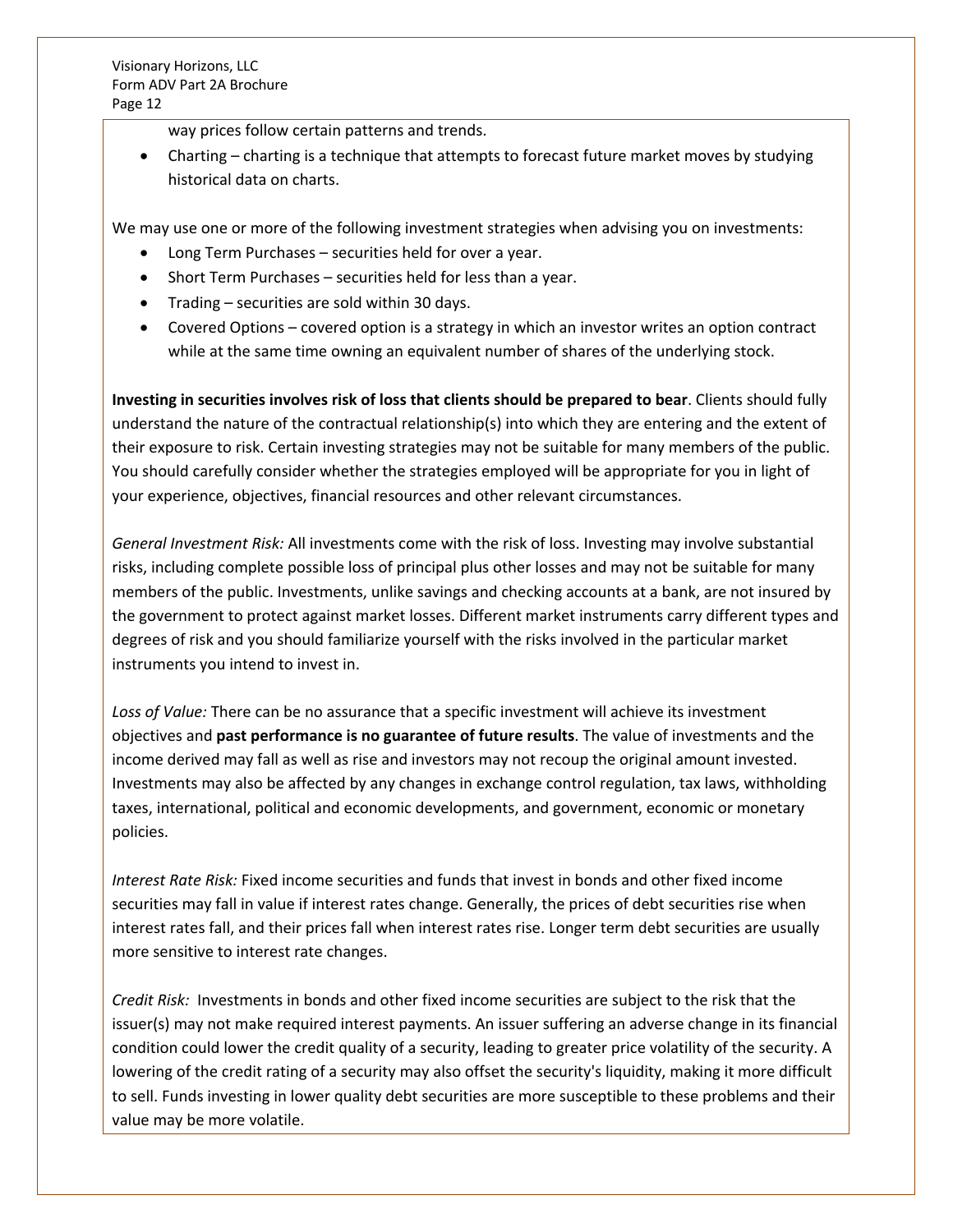*Risks Associated with Investing in Options:* Transactions in options carry a high degree of risk. Relatively small market movement can have a large impact, which may work for or against the investor. The placing of certain orders, which are intended to limit losses to certain amounts, may not be effective because market conditions may make it impossible to execute such orders. Selling ("writing" or "granting") an option generally entails considerably greater risk than purchasing options. Although the premium received by the seller is fixed, the seller may sustain a loss well in excess of that amount. The seller will also be exposed to the risk of the purchaser exercising the option and the seller will be obliged either to settle the option in cash or to acquire or deliver the underlying investment. If the option is "covered" by the seller holding a corresponding position in the underlying investment or a future on another option, the risk may be reduced.

*Cybersecurity Risks:* Our firm and our service providers are subject to risks associated with a breach in cybersecurity. Cybersecurity is a generic term used to describe the technology, processes, and practices designed to protect networks, systems, computers, programs, and data from cyber-attacks and hacking by other computer users, and to avoid the resulting damage and disruption of hardware and software systems, loss or corruption of data, and/or misappropriation of confidential information. In general, cyber-attacks are deliberate; however, unintentional events may have similar effects. Cyber-attacks may cause losses to clients by interfering with the processing of transactions, affecting the ability to calculate net asset value or impeding or sabotaging trading. Clients may also incur substantial costs as the result of a cybersecurity breach, including those associated with forensic analysis of the origin and scope of the breach, increased and upgraded cybersecurity, identity theft, unauthorized use of proprietary information, litigation, and the dissemination of confidential and proprietary information. Any such breach could expose our firm to civil liability as well as regulatory inquiry and/or action. In addition, clients could be exposed to additional losses as a result of unauthorized use of their personal information. While our firm has established a business continuity plan and systems designed to prevent cyber-attacks, there are inherent limitations in such plans and systems, including the possibility that certain risks have not been identified. Similar types of cyber security risks are also present for issuers of securities, investment companies and other investment advisers in which we invest, which could result in material adverse consequences for such entities and may cause a client's investment in such entities to lose value.

*Pandemic Risk:* Large-scale outbreaks of infectious disease can greatly increase morbidity and mortality over a wide geographic area, crossing international boundaries, and causing significant economic, social, and political disruption. It is difficult to predict the long-term impact of such events because they are dependent on a variety of factors including the global response of regulators and governments to address and mitigate the worldwide effects of such events. Workforce reductions, travel restrictions, governmental responses and policies and macroeconomic factors will negatively impact investment returns.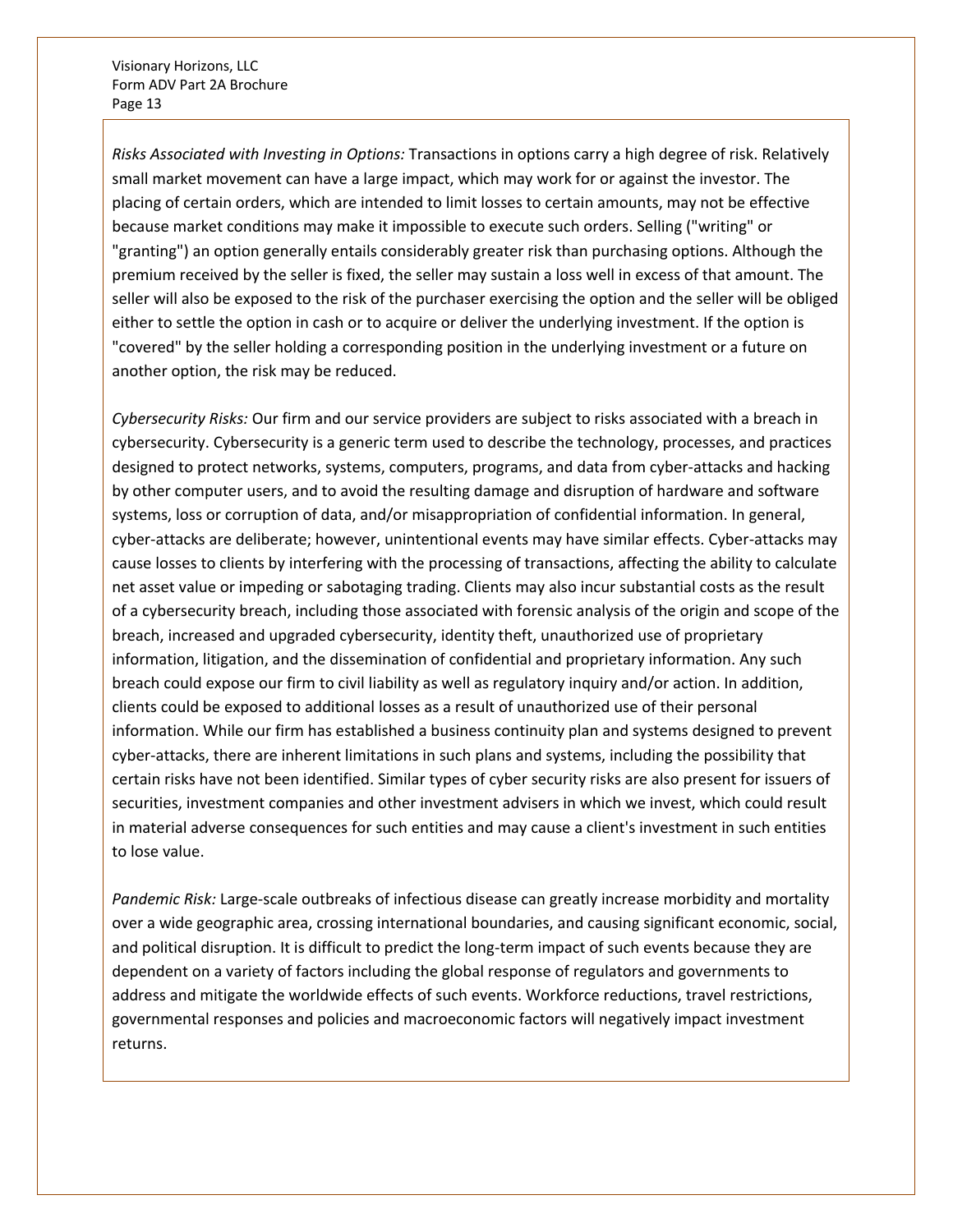## **Disciplinary Information - Item 9**

Registered investment advisers are required to disclose all material facts regarding any legal or disciplinary events that would be material to your evaluation of us or the integrity of our management. There is no history of reportable material legal or disciplinary events by our firm or our management persons.

## **Other Financial Industry Activities or Affiliations - Item 10**

As disclosed in Item 5 above, certain Associated Persons of VH are separately licensed as registered representatives with PKS. As dually licensed representatives, these individuals will receive commissions for the purchase and sale of securities, variable life insurance, and annuity products. This commission revenue is separate and in addition to revenue received from advisory fees. This arrangement represents a conflict of interest due to the potential receipt of dual forms of compensation. VH has policies and procedures in place to monitor all client transactions and all client transaction costs will be disclosed to the client.

Certain Associated Persons of VH are also licensed insurance agents and can effect transactions in insurance products and earn compensation for these activities. The firm expects that clients to whom it offers advisory services may also be clients for whom the individuals act as insurance agents. Clients are instructed that the fees paid to the firm for advisory services are separate and distinct from the commissions earned by its Investment Adviser Representatives for placing the client in insurance products. Clients to whom the firm offers advisory services are informed that they are under no obligation to use the firm's IARs for insurance services and may use the insurance brokerage firm and agent of their choice.

## **Code of Ethics, Participation or Interest in Client Transactions and Personal Trading - Item 11**

## **Description of Our Code of Ethics**

VH has adopted a Code of Ethics (the "Code") to address investment advisory conduct. The Code focuses primarily on fiduciary duty, personal securities transactions, insider trading, gifts, and conflicts of interest. The Code includes VH's policies and procedures developed to protect client's interests in relation to the following topics:

- The duty at all times to place the interests of clients first;
- **•** The requirement that all personal securities transactions be conducted in such a manner as to be consistent with the code of ethics;
- The responsibility to disclose and/or avoid any actual or potential conflict of interest;
- The responsibility to avoid the misuse of an employee's position of trust and responsibility;
- The fiduciary principle that information concerning the identity of security holdings and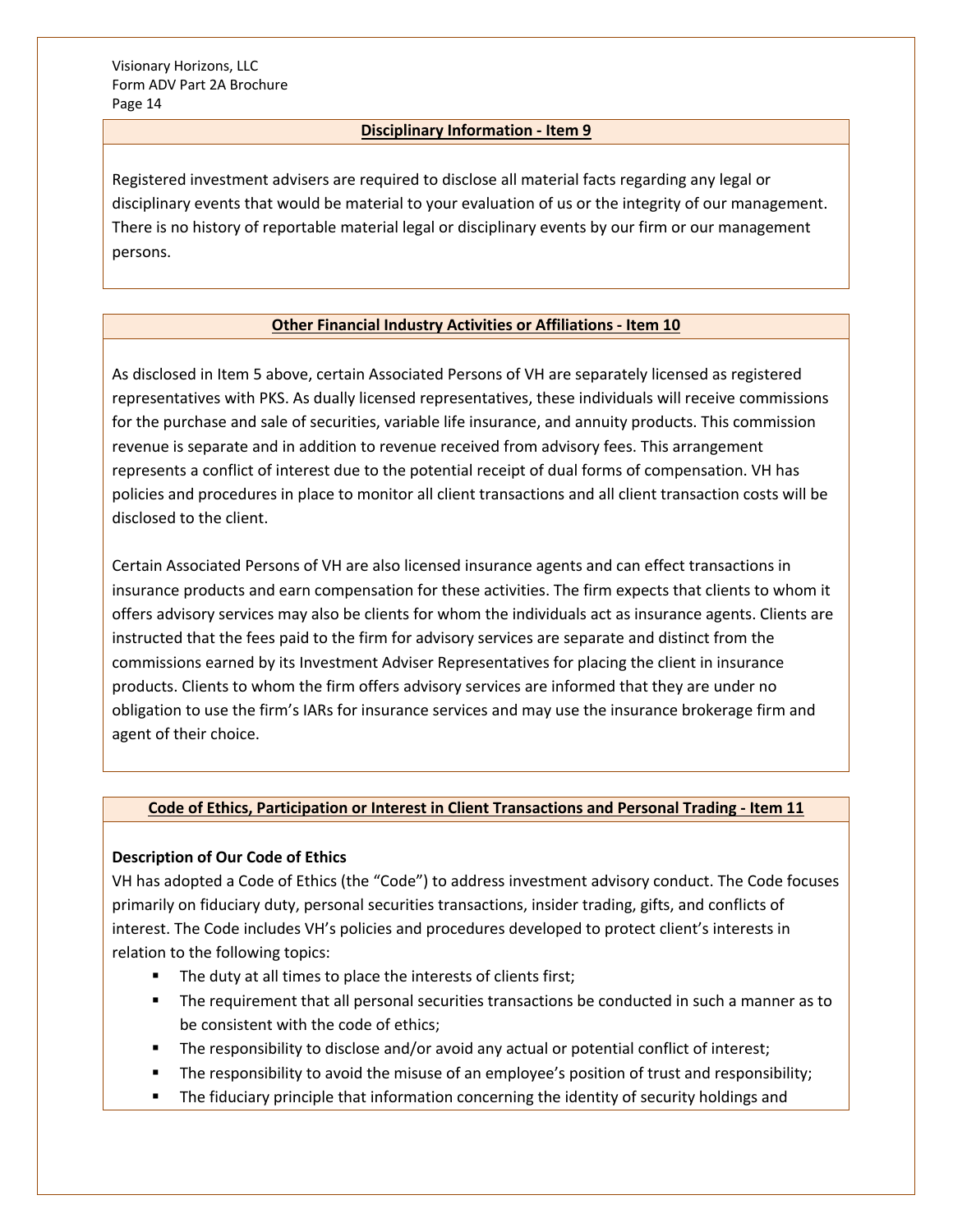- financial circumstances of clients is confidential; and
- The principle that independence in the investment decision-making process is paramount.

A copy of VH's Code of Ethics is available upon request to Tyler J. McMurray, Member & Chief Compliance Officer of VH, at (865) 675-VHWM (8496).

## **Personal Trading Practices**

At times VH and/or its Advisory Representatives may take positions in the same securities as clients. This practice creates a conflict of interest with clients. We will not violate our fiduciary responsibilities to our clients. Front running (trading shortly ahead of clients) is prohibited. Should a conflict occur because of materiality, disclosure will be made to the client(s) at the time of trading. Incidental trading not deemed to be a conflict (i.e. a purchase or sale which is minimal in relation to the total outstanding value, and as such would have negligible effect on the market price), would not be disclosed at the time of trading.

## **Brokerage Practices - Item 12**

VH does not maintain custody of your assets; although, we are deemed to have custody of your assets if you give us authority to withdraw advisory fees from your account (see Item 15—Custody, below). Your assets must be maintained in an account at a "qualified custodian," generally a broker-dealer or bank. At this time, we recommend that our clients use Charles Schwab & Co., Inc. ("Schwab") or TD Ameritrade Institutional, a division of TD Ameritrade, Inc. ("TD Ameritrade"). All firms are independent and unaffiliated SEC-registered broker-dealers and members of the Financial Industry Regulatory Authority ("FINRA") and the Securities Investor Protection Corporation ("SIPC"). These firms offer us services which include custody of securities, trade execution, clearance, and settlement of transactions.

## **Research and Other Soft Dollar Benefits Received from Schwab**

*Services that Benefit You:* Schwab's institutional brokerage services include access to a broad range of investment products, execution of securities transactions, and custody of client assets. The investment products available through Schwab include some to which we might not otherwise have access or that would require a significantly higher minimum initial investment by our clients. Schwab's services described in this paragraph generally benefit you and your account.

*Services that May Not Directly Benefit You:* Schwab also makes available to us other products and services that benefit us but may not directly benefit you or your account. These products and services assist us in managing and administering our clients' accounts. They include investment research, both Schwab's own and that of third parties. We may use this research to service all or some substantial number of our clients' accounts, including accounts not maintained at Schwab. In addition to investment research, Schwab also makes available software and other technology that:

- provide access to client account data (such as duplicate trade confirmations and account statements);
- facilitate trade execution and allocate aggregated trade orders for multiple client accounts;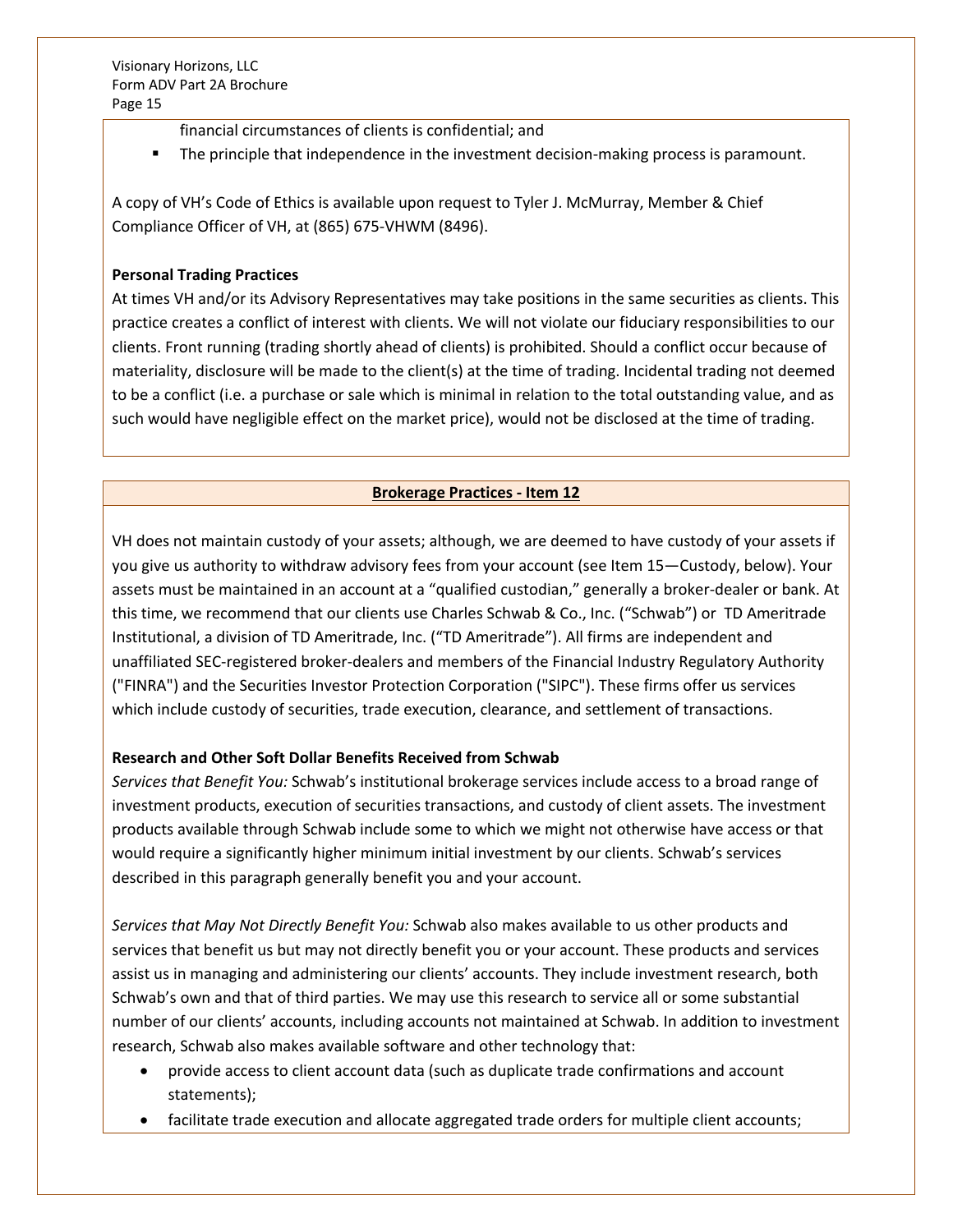- provide pricing and other market data;
- facilitate payment of our fees from our clients' accounts; and
- assist with back-office functions, recordkeeping, and client reporting.

*Services that Generally Benefit Only Us*: Schwab also offers other services intended to help us manage and further develop our business enterprise. These services include:

- educational conferences and events
- technology, compliance, legal, and business consulting;
- publications and conferences on practice management and business succession; and
- access to employee benefits providers, human capital consultants, and insurance providers.

Schwab may provide some of these services itself. In other cases, it will arrange for third-party vendors to provide the services to us. Schwab may also discount or waive its fees for some of these services or pay all or a part of a third party's fees. Schwab may also provide us with other benefits such as occasional business entertainment of our personnel.

## **Research and Other Soft Dollar Benefits received from TD Ameritrade**

There is no direct link between VH's use of TD Ameritrade and the investment advice it gives to its clients, although VH receives economic benefits through its participation in the program that are typically not available to TD Ameritrade retail investors.

These benefits include the following products and services (provided without cost or at a discount): receipt of duplicate client statements and confirmations; research related products and tools; consulting services; access to a trading desk serving VH participants; access to block trading (which provides the ability to aggregate securities transactions for execution and then allocate the appropriate shares to client accounts); the ability to have advisory fees deducted directly from client accounts; access to an electronic communications network for client order entry and account information; access to mutual funds with no transaction fees and to certain institutional money managers; and discounts on compliance, marketing, research, technology, and practice management products or services provided to VH by third party vendors. TD Ameritrade may also have paid for business consulting and professional services received by VH's related persons.

Some of the products and services made available by TD Ameritrade through the program may benefit VH but may not benefit its client accounts. These products or services may assist VH in managing and administering client accounts, including accounts not maintained at TD Ameritrade. Other services made available by TD Ameritrade are intended to help VH manage and further develop its business enterprise. The benefits received by VH or its personnel through participation in the program do not depend on the amount of brokerage transactions directed to TD Ameritrade. As part of its fiduciary duties to clients, VH endeavors at all times to put the interests of its clients first. Clients should be aware, however, that the receipt of economic benefits by VH or its related persons in and of itself creates a potential conflict of interest and may indirectly influence the VH's choice of TD Ameritrade for custody and brokerage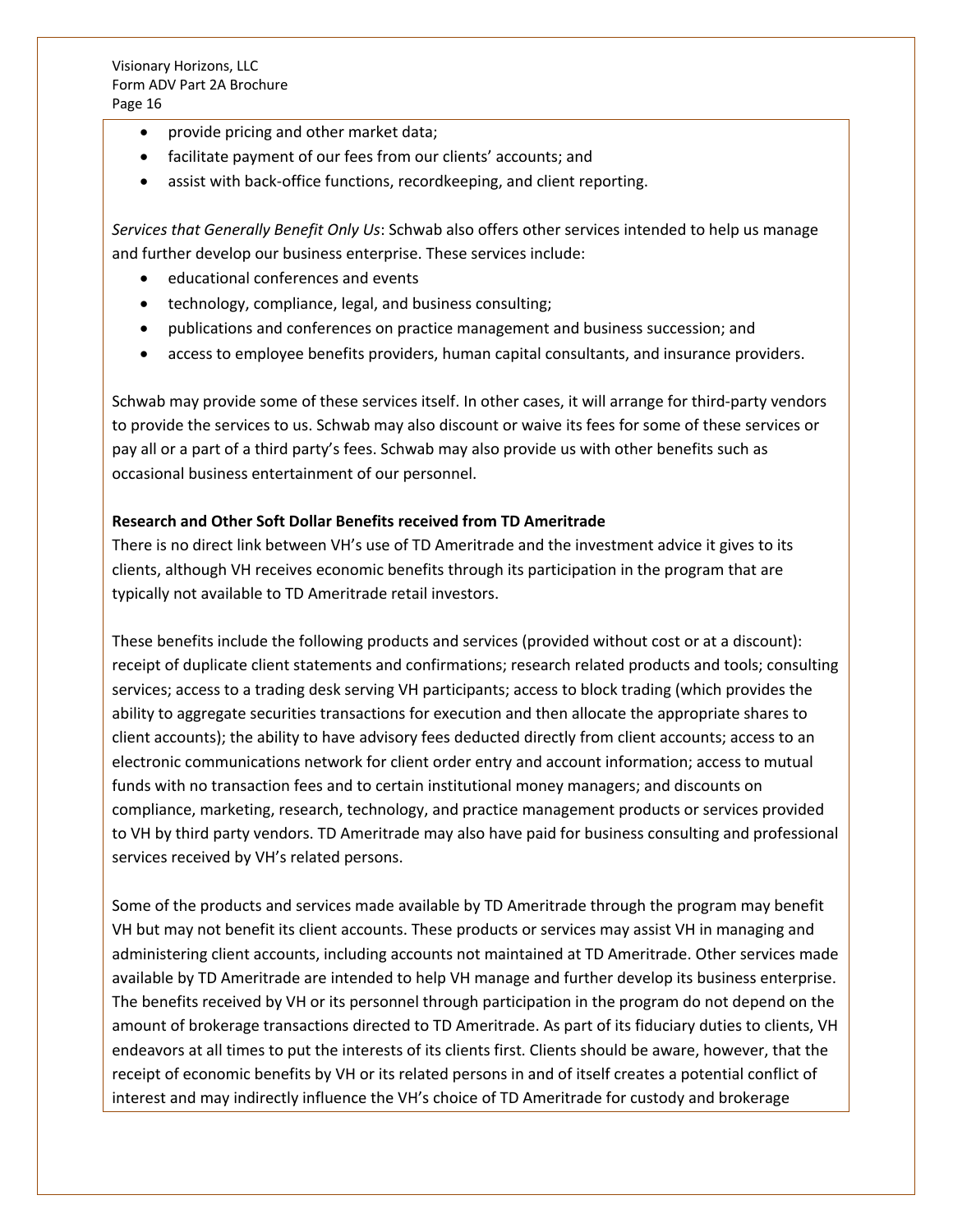services.

#### **Brokerage for Client Referrals**

We do not receive client referrals from broker-dealers and custodians in which we have an institutional advisory arrangement. Also, we do not receive other benefits from a broker-dealer in exchange for client referrals.

#### **Directed Brokerage**

The client may direct brokerage to a specified broker/dealer other than the firm recommended by VH. It is up to the client to negotiate the commission rate, as VH will not. The client may not be able to negotiate the most competitive rate. As a result, the client may pay more than the rate available through the broker dealer used by VH. Where the client does not otherwise designate a broker dealer, VH recommends a broker dealer with competitive commission rates.

#### **Trade Aggregation**

While individual client advice is provided to each account, client trades may be executed as a block trade. Only accounts in the custody of a qualified custodian recommended by VH would have the opportunity to participate in aggregated securities transactions. Trades will be aggregated and executed in the name of VH. No advisory account within the block trade will be favored over any other advisory account, and thus, each account will participate in an aggregated order at the average share price and receive the same commission rate. The aggregation should, on average, reduce slightly the costs of execution, and VH will not aggregate a client's order if in a particular instance VH believes that aggregation would cause the client's cost of execution to be increased.

#### **Review of Accounts - Item 13**

#### **Portfolio Management Account Reviews**

VH monitors client accounts on a continuous basis and reviews accounts on a quarterly basis. Accounts are reviewed by Roger E. Kiger or the portfolio manager in charge of the account.

Additional reviews may be offered in certain circumstances. Triggering factors that may stimulate additional reviews include, but are not limited to, changes in economic conditions, changes in the client's financial situation or investment objectives, or a client's request.

A financial plan is a snapshot in time and no ongoing reviews are conducted. We recommend clients engage us on a periodic basis to update their financial plan.

Clients will receive statements directly from their account custodian(s) on at least a quarterly basis. VH provides separate reports on an as needed basis.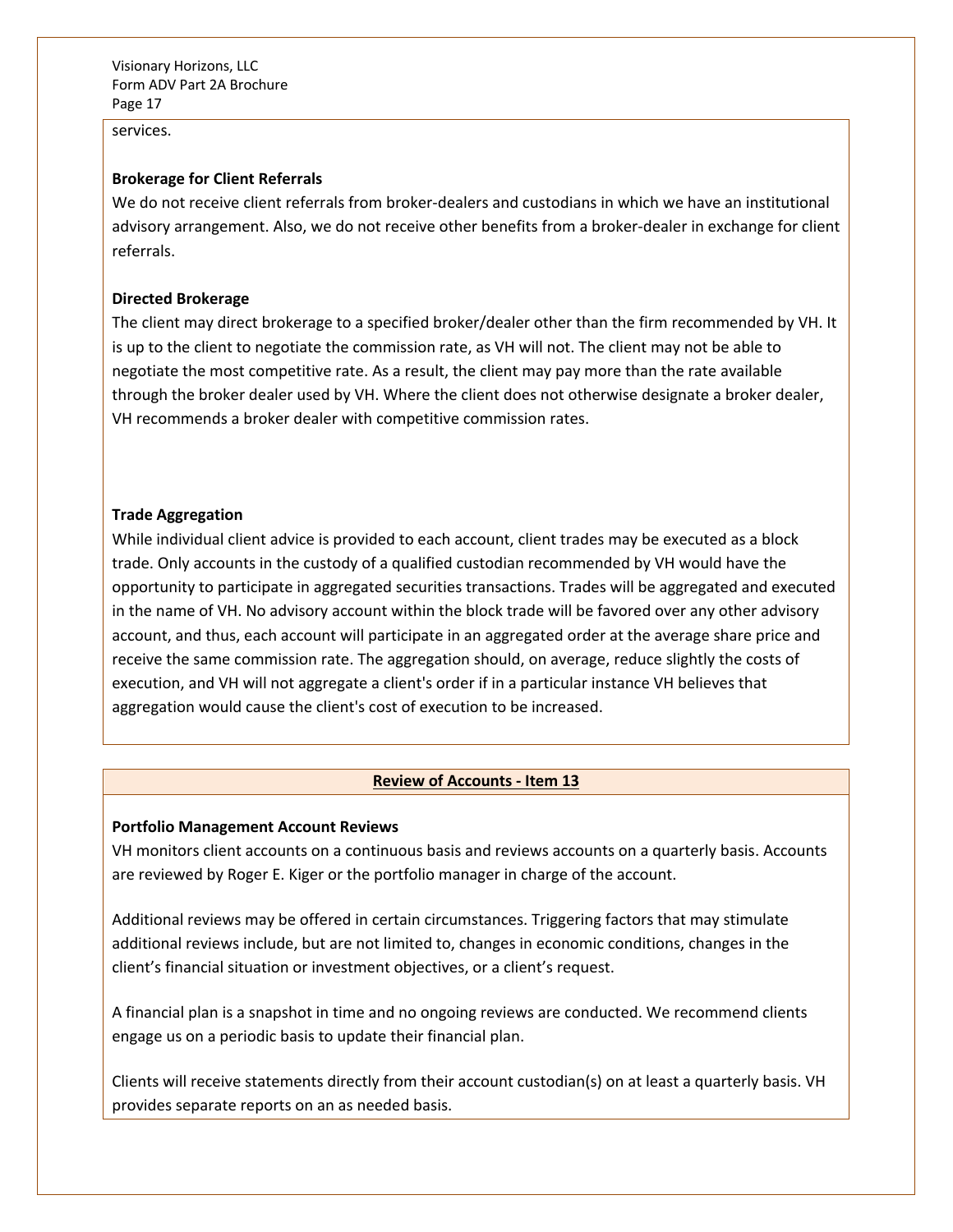#### **Client Referrals and Other Compensation - Item 14**

Except for the receipt of additional compensation from Schwab and TD Ameritrade (described under Item 12 above), and the commissions received by certain Associated Persons for the sales of securities and insurance products (described under Item 5 and 10 above), we do not receive any other compensation from outside parties in connection with the investment advice we provide to you.

We and our related persons do not compensate, either directly or indirectly, any person or entity who is not our supervised person for client referrals.

## **Custody - Item 15**

VH is deemed to have custody of client funds because of the fee deduction authority granted by the client in the investment advisory contract.

Clients will receive account statements at least quarterly from the broker-dealer or other qualified custodian. Clients are urged to review custodial account statements for accuracy.

## **Investment Discretion - Item 16**

VH offers Portfolio Management Services on a discretionary and non-discretionary basis. Clients must grant discretionary authority in the executed investment advisory contract. Discretionary authority extends to the type and amount of securities to be bought and sold and do not require advance client approval. However, apart from the ability to deduct advisory fees, VH does not have the ability to withdraw funds or securities from the client's account.

When offering non-discretionary portfolio management services, VH will obtain client approval prior to executing any transactions in the client's account(s).

If you wish, you may limit our discretionary authority by, for example, setting a limit on the type of securities that can be purchased for your account. Simply provide us with your restrictions or guidelines in writing. Please refer to the "Advisory Business" section in this Brochure for more information on our discretionary management services.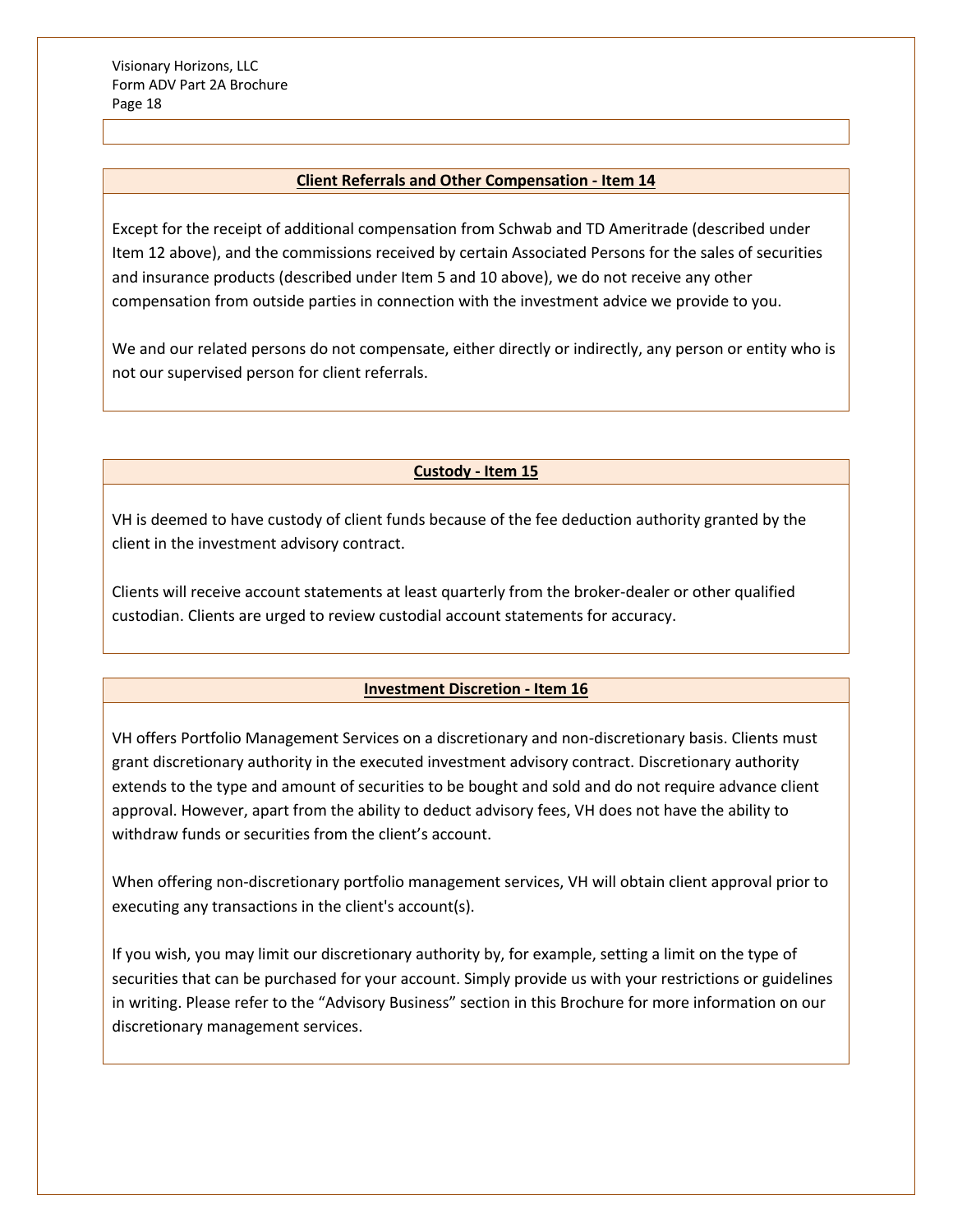## **Voting Client Securities - Item 17**

VH does not vote proxies. It is the client's responsibility to vote proxies. Clients will receive proxy materials directly from the custodian.

#### **Financial Information - Item 18**

We are required in this Item to provide you with certain financial information or disclosures about VH's, financial condition. VH does not require the prepayment of over \$1,200, six or more months in advance. Additionally, VH has no financial commitment that impairs its ability to meet contractual and fiduciary commitments to clients, and has not been the subject of a bankruptcy proceeding.

#### **Requirements of State-Registered Advisers - Item 19**

#### **This section is not applicable because our firm is SEC registered.**

#### **Miscellaneous**

#### **Class Action Lawsuits**

From time to time, securities held in the accounts of clients will be the subject of class action lawsuits. VH has no obligation to determine if securities held by the client are subject to a pending or resolved class action lawsuit. It also has no duty to evaluate a client's eligibility or to submit a claim to participate in the proceeds of a securities class action settlement or verdict. Furthermore, the firm has no obligation or responsibility to initiate litigation to recover damages on behalf of clients who may have been injured as a result of actions, misconduct, or negligence by corporate management of issuers whose securities are held by clients. Where the firm receives written or electronic notice of a class action lawsuit, settlement, or verdict affecting securities owned by a client, it will forward all notices, proof of claim forms, and other materials, to the client.

#### **Confidentiality**

VH views protecting its customers' private information as a top priority and, pursuant to the requirements of the Gramm-Leach-Bliley Act, the firm has instituted policies and procedures to ensure that customer information is kept private and secure.

VH does not disclose any nonpublic personal information about its customers or former customers to any nonaffiliated third parties, except as permitted by law. In the course of servicing a client account, VH may share some information with its service providers, such as transfer agents, custodians, brokerdealers, accountants, and lawyers.